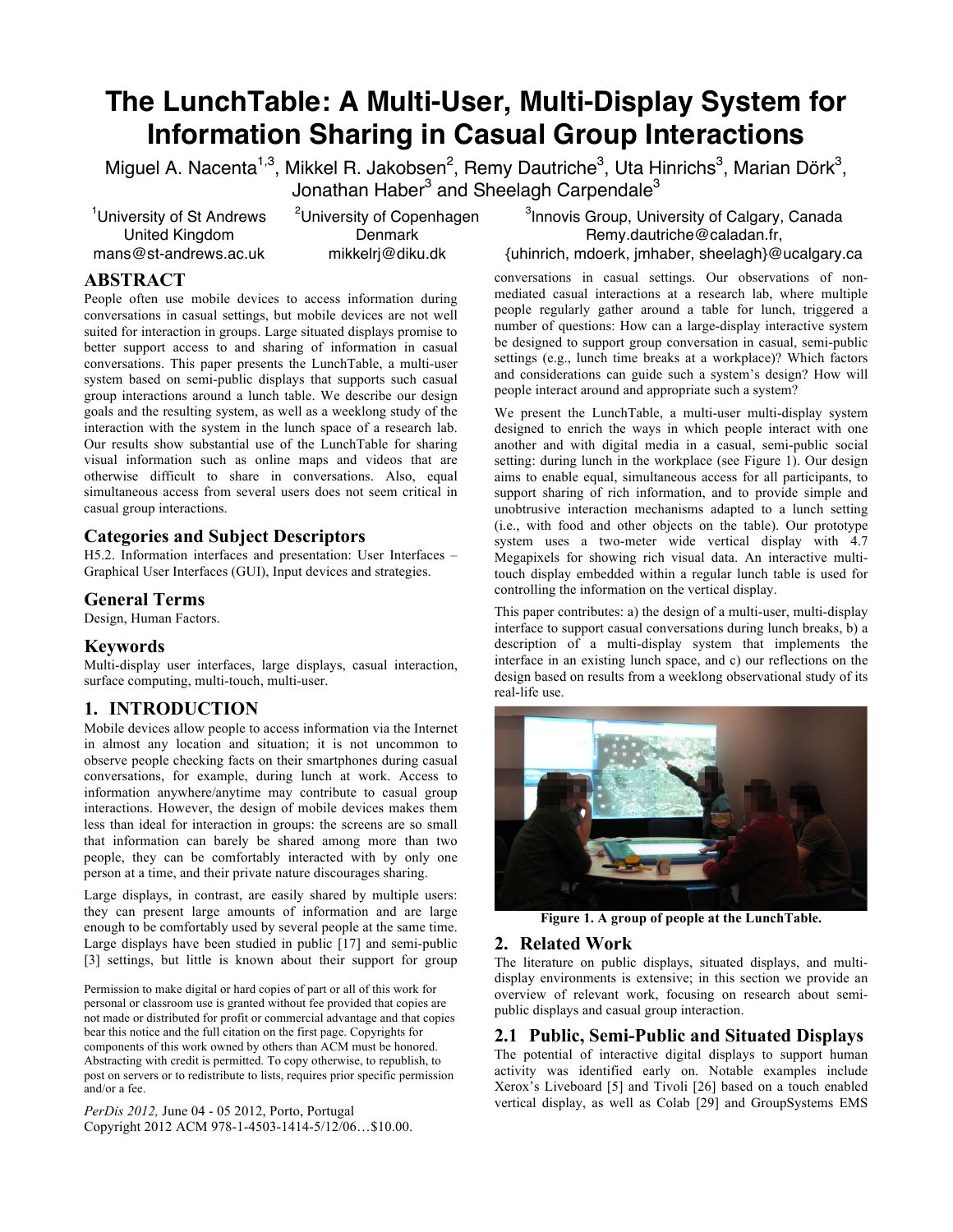[24] that combined public and personal displays. These systems, as well as many that followed  $[e.g., [6],[15],[18],[30],[32]$ , are mostly focused on specific activities such as work meetings, design tasks, programming, and learning.

A recent wave of large-display and multi-display research has focused on supporting more opportunistic scenarios, often removed from the workstation or the meeting room. For example, semi-public display systems have been developed to support people's information needs when not at the desk [28] or to maintain awareness of small groups of people that are co-located or distributed [7],[13]; Müller et al. developed an information flow model for relevant information on public displays (e.g., announcements); interactive [4] and ambient displays [11] located in well-traveled locations of organizations have been designed to facilitate non-intrusive sharing of information; and multi-touch tables have been embedded in the home to enable the collaborative control of media [31]. Another direction of research has also explored the installation of large displays in public locations that allow strangers to interact with information and, in some cases with each other [e.g., [17],[11],[20].

Previous work relates to the LunchTable system in many ways, such as the interactive configurations (multi-touch, multi-display, multi-user), and the casual settings. However, our work differs from this previous work in that we focus on synchronous colocated meetings (not general awareness) between specific groups of people in a scenario where computer use is not the main activity (the people in our group use the system to support information access while their main activity is lunch). These differences impose specific constraints on our design.

# **2.2 Displays Supporting Casual Groups**

Probably the most related to our work is the Dynamo surface [16], a large display system designed for shared sociable spaces. Dynamo was deployed in the common room of a high school, where 17-19 year olds share time between classes, including during lunch time. A study found that the display was mostly used for sharing video and images. Both Dynamo and the LunchTable support semi-public use and provide multi-user input. However, we focus on smaller groups of people, on synchronous interaction, and on sharing of information from the Web.

TViews [21] is an interactive tabletop designed for social interaction in a home environment. The scenario of TViews, where several people sitting at a table in a home, is close to ours but different to a research lab, and their applications were mostly focused on games and picture sharing (not information access).

Finally, there has been work on developing interfaces for foodrelated situations such as ordering at restaurants [e.g., 1].

# **2.3 Guidelines and Relevant Studies**

In addition to the extensive list of work on public, semi-public and situated displays and the studies that often accompany those systems' development, some work is emerging that discusses and distills lessons learnt and design guidelines discovered across multiple projects. We derived useful guidance from Huang et al.'s Secrets to Success and Fatal Flaws [14], Brignull and Rogers' studies on how people interact with large public displays [3], Hornecker et al.'s analysis of shareability [12], and Wallace and Scott's contextual design considerations for tabletops [33].

# **3. DESIGN OF THE LUNCHTABLE**

The design of the LunchTable system was in part motivated by our informal observations of casual conversations in our own lab: discussions often evolve during lunch breaks around a large

variety of topics, and people often use their phones during these casual conversations to consult the Internet (e.g., Wikipedia) about the current discussion topic. However, information on a phone's small display is hard to share with others at the lunch table. Our motivation with the LunchTable is to better support information sharing during casual conversations.

# **3.1 Design Goals and Constraints**

The main design goal for the LunchTable is to help people access and share information in a common social situation such as lunch. Based on the problems identified earlier, and drawing on findings in related work, we derived the following goals:

*Equal, simultaneous access*: The interface should enable equal participation, providing simultaneous access for group members to influence the presentation of information. Single-user input implies turn-taking, and Marshall et al. [19] found that multi-user touch input increases equity in participation with a shared tabletop display. Thus, to reduce the need to negotiate for access, the system should allow multi-user input.

*Sharing of rich visual data*: The interface should allow rich visual data to be shared among the group; the small screens of mobile devices are not well suited for showing rich data or for sharing among more than a few people.

*Simple, sit-down-and-use interface***:** The interface should be easy to learn and use for a wide variety of people using the system, reducing the risk of embarrassment that might keep people from using new systems in semi-public situations [3].

*Avoid clutter*: A collectively managed interface might be susceptible to clutter; the interface design should avoid clutter.

We also had to work with constraints derived from the scenario and the resources available:

*Reduce interference with lunch*: The system should not interfere with the key activities in the space; people must be able to eat lunch and bring things to the table.

*Stable and easy to maintain*: The system should be robust enough to work in the lunch environment, where people might spill fluids.

# **3.2 Design Decisions**

We collaboratively sketched the system and its interface given the above goals. The system was then built iteratively, with several cycles of implementation, testing and informal critiques. Below we describe the decisions made throughout the design process.

After considering different configurations, we focused on large shared displays and did not explicitly include mobile devices. In a future iteration, considering the incorporation of cellphones and tablets is a promising extension to our setup. We decided to use a large vertical wall display to present information and a horizontal multi-touch display for input and window management.

The vertical display supports *sharing of rich visual data*, while the horizontal display supports *equal access* (everybody sitting around the table would be able to touch the interactive area), *a simple interface* (people are increasingly familiar with touch interfaces), and also *reduce interference with lunch* because it does not require additional devices (pens, handheld devices, keyboards). These considerations also reflect findings from existing research indicating that multiple private screens discourage equal participation during common activities [8].

The physical design of the LunchTable combines a large vertical display placed at table height and a touch interface embedded within a lunch table (see Figure 2). This configuration of displays involves a trade-off in input and visibility: People sitting between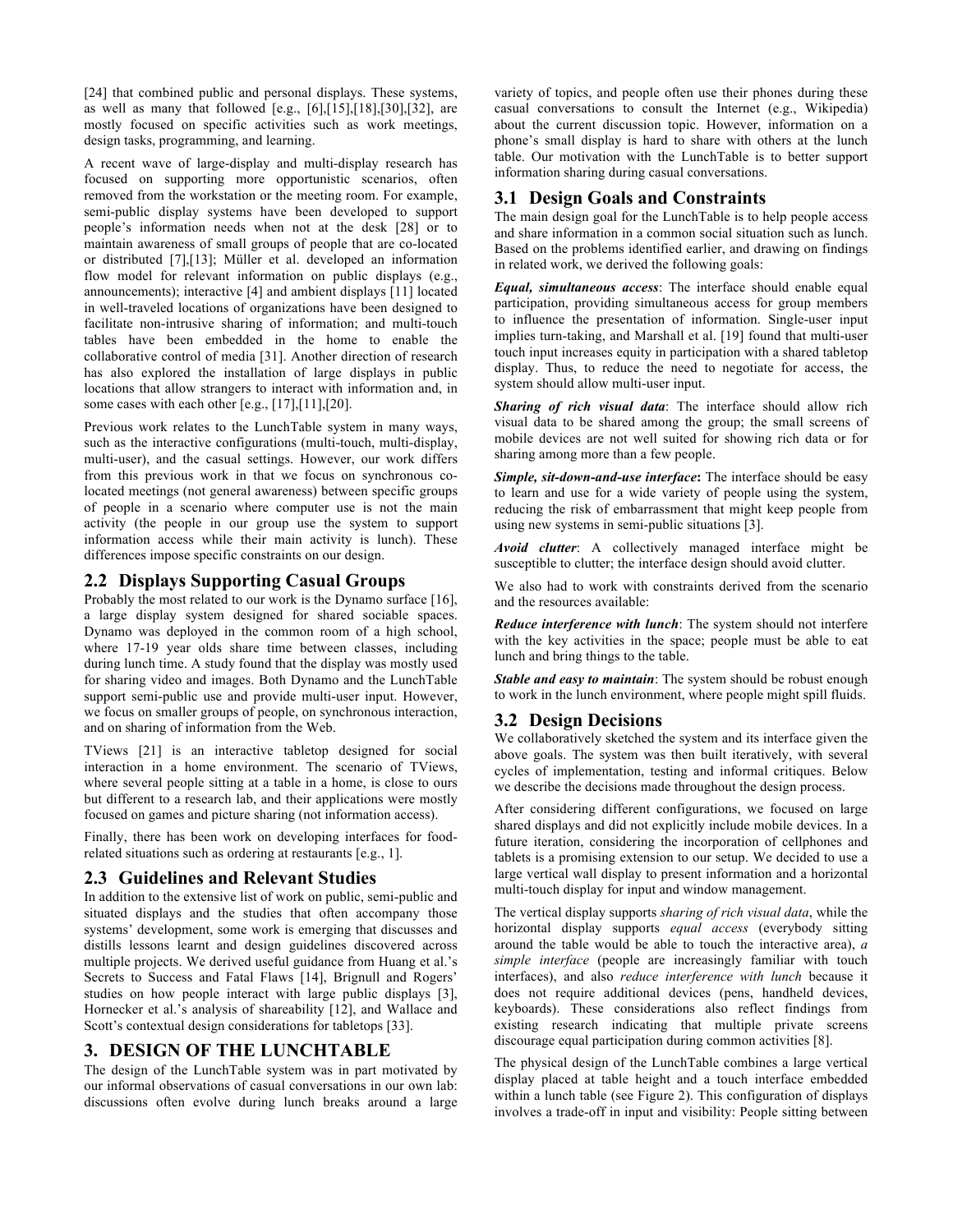the table and the display have to turn around to use the table or view the display, resulting in a disadvantage of control for these individuals. We considered presenting information on duplicate screens at different angles from the table, but this might split the visual attention of people, which has been shown to be detrimental to group work [25]. We also considered using a highresolution display on the table itself, but horizontal displays are affected by problems of orientation and perspective [23].

As stated, one of our design goals was equal participation. In keeping with this goal we decided against using a single mouse and keyboard as applied in earlier setups [3]. We also decided against providing multiple physical mice and keyboards because several physical devices (to support multi-user input) could create clutter and interfere with food and other objects. Although physical input devices may be faster for input tasks, performance considerations appear less important in casual interactions.

For the interactive display integrated into the lunch table, we decided early on to use a commercially available system. The SMART Table is a *stable and easily maintainable* multi-touch display that tolerates spills. Given the size of the SMART Table, it can be integrated in the center of a regular table, leaving sufficient space for food and other objects.

The software interface design for the LunchTable focuses on providing a simple, easy-to-use interface that enables simultaneous multi-user manipulation of common information sources while avoiding clutter. A key decision in our design is the division of the horizontal surface into a window-management area that replicates the vertical display, an area where virtual input devices can be created and distributed according to people's needs, and an area from which new applications can be launched.

In LunchTable, we have focused on providing access to common web-based information sources, but the interface can be extended to any application that responds to mouse and keyboard events.

# **4. IMPLEMENTATION**

This section describes the physical setup, the software platform, and the interface of the LunchTable system.

## **4.1 Hardware and Software Setup**

The lunch table and the wall display were installed in the lunch space of our research lab (see Figure 1), which provides a small kitchen and a round table where lab members gather to eat their lunch and socialize. We replaced the existing table in the lunch space with an oval table  $(68" \times 58"$ , height 29") that embeds in its center a rear-projected SMART Table (frame approx. 36"×29", screen  $23'' \times 17.25''$ ,  $1024 \times 768$  resolution), which supports up to 120 simultaneous touch points. The SMART Table surface sits approx. 1.25" above the surface of the rest of the table. The SMART Table is rugged and tolerates spills. The non-interactive part of the table's surface at the perimeter is between 20 and 22.5" deep, enabling placement of dishes, cutlery, and food. Up to ten people can sit around the table, which provides enough space for the legs of those sitting at the table.

The vertical display is composed of six back-projected  $28.75$ " $\times$ 21.5" screens in a 3 $\times$ 2 tile arrangement for a total size of 86.25"×43". Each screen is powered by a 1024×768 projector for a total resolution of 3072×1536 pixels. The bottom edge of the display is 30" above the floor. The vertical display is situated 51" from the edge of the table so that there is room for people to sit all around the table. A single computer equipped with a multi-headed NVidia GeForce GTX 280 card and two Matrox TripleHead2Go adapters drives the six vertical screens and the tabletop display.

The interface is implemented in C# on Windows 7 using WPF. Microsoft's Desktop Window Manager API is used to control windows on the large display as well as to replicate windows on the horizontal surface. Elements in the horizontal surface are implemented using the SMART Table SDK.



**Figure 2. A general view of the LunchTable**

## **4.2 Interface**

The system allows users to manipulate application windows within the wall display space (see Figure 3) by interacting with the horizontal surface (see Figure 4). Windows contain web browsers that can be used to navigate to any web page or application. The horizontal surface interface contains a window manager showing a scaled down representation of the window display contents, an application launcher, and a space for virtual input devices.

## *4.2.1 The Wall Display Space*

The wall display space is composed of a  $3\times 2$  grid of backprojected screen tiles. Application windows snap to one or more tiles within the grid and thus cannot overlap. Up to six windows can be manipulated by up to six people at the same time. Windows can be configured to cover  $3\times2$ ,  $2\times2$ ,  $2\times1$ ,  $1\times2$ , or  $1\times1$ tiles. Figure 3 shows the wall display with three windows.

The colored border of a window indicates its relationship to a window in the tabletop window manager and to input virtual devices. Windows have their own separate cursors, displayed in the same color as the window border.



**Figure 3. Screenshot of the wall display space showing a window covering 2×2 screen tiles and two 1×1 tile windows.**

#### *The Window Manager*

The center of the horizontal surface interface is occupied by the window manager, which shows a thumbnail of the content in the large vertical display updated in real-time (see Figure 4). The window manager is a 3x2 (280×146 pixels) fixed grid that represents the six tiles of the vertical display.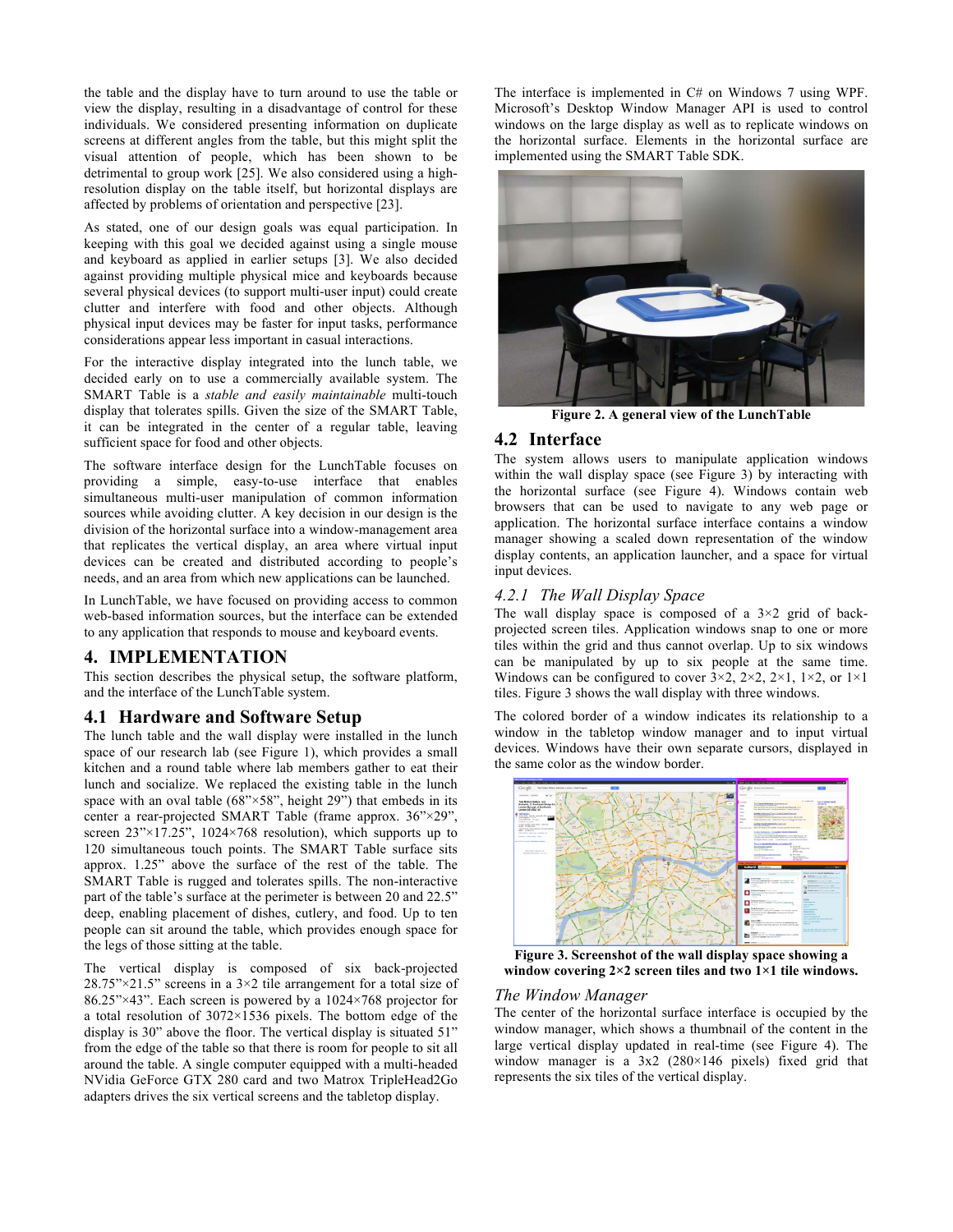Windows are manipulated by dragging their thumbnails. Several windows can be manipulated simultaneously. A window can be moved to another tile by dragging it and releasing it in the center of another tile. If the release point is in between two tiles, the window will expand to occupy the adjacent tiles (see Figure 5). This mechanism allows people to move and resize a window in one single-finger gesture. This design was preferred to the standard pinch gesture because two-finger interaction becomes harder at a distance.



**Figure 4. The window manager in the center of the horizontal display shows the wall-display contents (see Figure 3) and is surrounded by an application launcher. Virtual input devices have been opened for controlling each of the three windows.**



#### **Figure 5. Window manager behavior for a drag on a window that occupies tile A. The letters in each area indicate the tiles where the window will be moved/expanded if a drag starting in A ends in that area.**

In order to avoid clutter, the window manager does not allow overlapping of windows, or several windows stacked on the same tile. When a user attempts to do so (e.g., by trying to move a window into an occupied tile), the system provides feedback and the window returns to its original location.

## *4.2.2 The Launcher*

The area immediately surrounding the window manager contains the launcher, a slowly revolving train of icons: nine application icons, a wastebasket icon, and a trackpad icon. The main motivation of making the icons rotate around the window manager is to make them more accessible to people sitting around the table, in a similar fashion to Interface Currents [9].

An application icon can be dragged onto any of the regions of the window manager (see Figure 5), which result in the application being opened at the desired tiles. A window is removed by dragging its thumbnail from the window manager onto the wastebasket icon.

Applications included in the launcher are Google search, YouTube, Gmail, Google Docs, Google Maps, Facebook, Twitter, Flicker, and Wikipedia. Applications were selected to cover a range of activities that people might want to engage in either individually or together during conversations.

Finally, the trackpad icon on the launcher can be dropped onto an existing window, which creates a virtual input device to control that particular window. The virtual input device appears near the thumbnail of the connected window in the window manager.

#### *4.2.3 Virtual Input Devices*

A virtual input device (VID) consists of a trackpad and an onscreen keyboard that can be used to control an application window (e.g., entering text or navigating). A VID is visually connected to its window thumbnail in the window manager with a line (see Figure 4). In addition, the VID frame, the window thumbnail, and their connection line, as well as the corresponding window frame and cursor on the vertical display, all share a unique color (see Figures 3 and 4).

The trackpad behaves in the same way as a standard laptop trackpad with a separate click button. For cursor control we contemplated creating direct-input versions of the trackpad, where a miniature copy of the content of the window could be interacted with through touch in an absolute way; however, we found that the resolution and obliqueness of the table as well as the fat finger problem made it very difficult to interact with applications that are designed for the precision of relative input devices. The on-screen keyboard uses a QWERTY layout. The keyboard can be minimized to gain space.

VIDs can be enlarged, shrunk, or moved to any position or orientation within the tabletop workspace surrounding the window manager through the standard one- or two-finger rotate, resize, and translate manipulations.

VIDs send all input to the application as mouse and keyboard events (e.g., mouse move, mouse click, key down). In contrast to a standard operating system, different input devices can send events to separate application windows simultaneously, and each window has its own cursor. Touch events within the VID are transformed into events that are directed to specific windows routed at the operating system level.

# **5. OBSERVATIONAL STUDY**

We conducted an observational study of the real-world use of the LunchTable system in the lunch space of a university research lab.

# **5.1 Methods, Measures and Participants**

For seven work days, during lunch time (between 11am and 2pm), we recorded video of the tabletop area and the general lunch area (two cameras) while one of the authors was present and took notes of activities taking place. Further, activities around the lunch area and interactions with the LunchTable were identified from the video recordings, and grouped into open-ended categories. The system logged all interactions taking place on the LunchTable for a total of 17:43 hours. We analyzed the logs to describe quantitatively how often the system was used; what applications participants used and the web domains they navigated to; and the number, location, and size of windows shown. In total 16 participants took part in this study, all of which were undergraduate or graduate researchers working at the lab.

People sitting around the table within the context of their regular activities were considered as study participants, and consent from them was sought individually. After the study, we sent all participants a questionnaire via email, asking them about their experience with the system and the type of activities they found it useful for. We received six responses.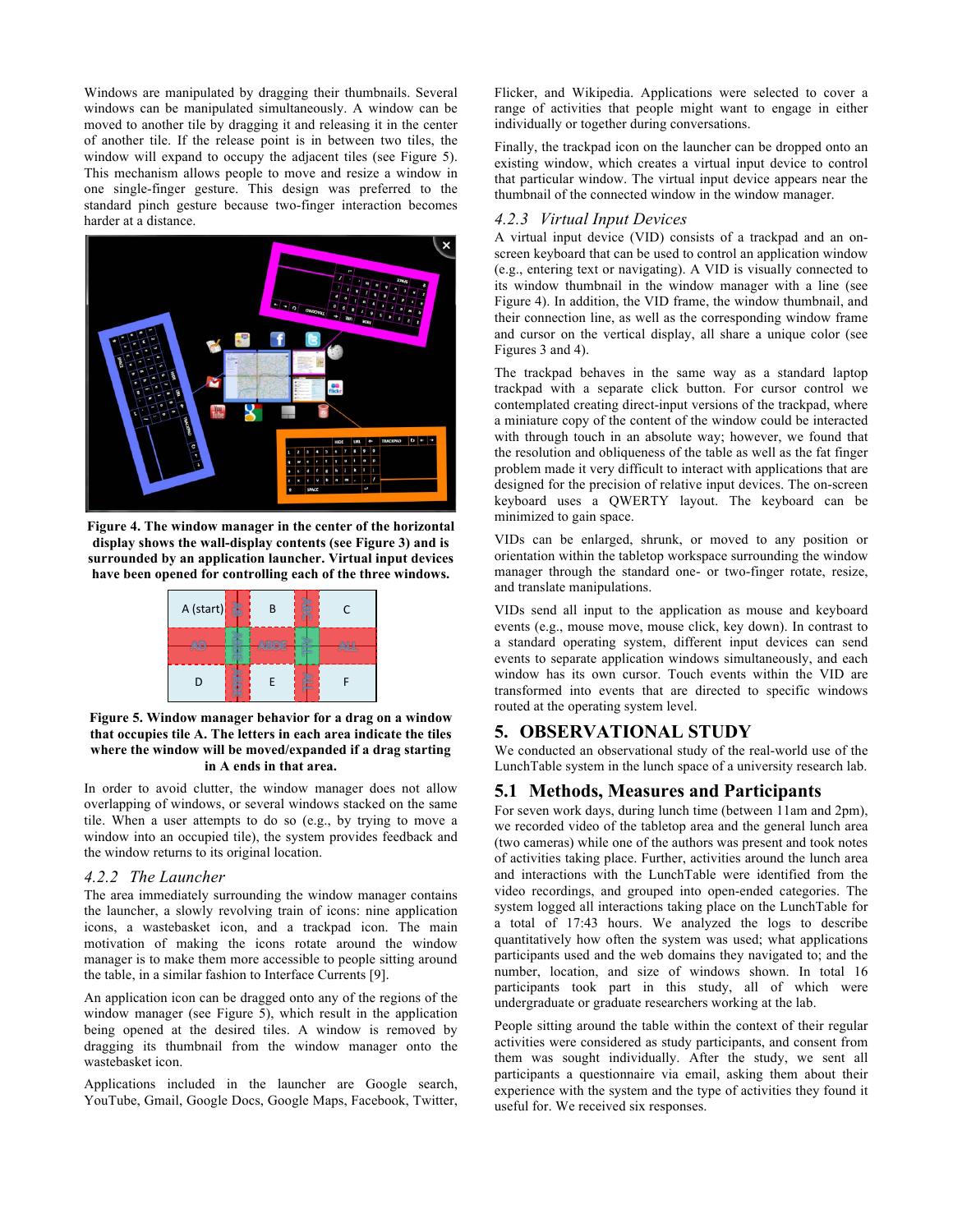# **5.2 Results and Discussion**

#### *5.2.1 Usage and Applications*

As we highlighted in Section 3, the main goal of the LunchTable is to support group conversations. A total of 4302 window events were recorded (drags, scrolls, moves) distributed across all seven days (see Table 1). Activity varies much between days, but there is no apparent decrease in usage over the period of the study. These data, combined with our observations, suggests that the LunchTable provided enough value for participants to grant sustained use throughout the period. It is difficult to extrapolate from these results to longer-term use of the LunchTable; for instance, the novelty of the system during the study period might influence the usage, representing a limitation of our study.

**Table 1. Number of interaction events (and events that occurred concurrently), number of windows and virtual input devices that were opened.** 

| Day         |             |            | 3                             | 4                 | 5              | 6              |                   | ALL       |
|-------------|-------------|------------|-------------------------------|-------------------|----------------|----------------|-------------------|-----------|
| Events      | 858         | 786        | 501                           | 215               | 1229           | 658            | 55                | 4302      |
| Concurrent  | -125<br>15% | 108<br>15% | $\theta$<br>$0\%$             | $\Omega$<br>$0\%$ | $\Omega$<br>0% | $\Omega$<br>0% | $\theta$<br>$0\%$ | 233<br>5% |
| Windows     | 11          | 19         | 2                             | 6                 | 12             | 4              | 9                 | 63        |
| <b>VIDs</b> | 8           | 12         | $\mathfrak{D}_{\mathfrak{p}}$ | $\mathbf{3}$      | 8              |                | 5                 | 40        |

Our observations and the comments from the participant questionnaires suggest that the most popular uses of the table were viewing maps, photos and videos with other people and, to a lesser extent, looking up topics or facts to share in conversations. These observations are corroborated by our analysis of the web domains that participants navigated to: The second most used application was *maps.google.com,* which was shown in 10 of the 63 windows that were opened during the seven days of the study—Google search was used the most often, but not surprisingly, it was typically used only briefly, to search for and navigate to another page. Other visually rich sites that were frequently used are *www.flickr.com* and *www.youtube.com* (opened in 5 and 4 windows, respectively). This supports our expectations that users gain the most from sharing graphical data (maps, pictures, video) on situated large-display systems such as the LunchTable. Sharing textual data with others is easy to do verbally after a search on a mobile device whereas sharing maps, photographs or videos is challenging with mobile user interfaces.

Social network sites such as Twitter and Facebook were also frequently opened. It seems participants did not mind sharing their data on these sites, probably because participants know each other and already share data. In contrast, Gmail was opened only once.

## *5.2.2 Social Use Patterns*

One goal with our design was to provide equal, simultaneous access to all participants, and we therefore analyzed the degree of concurrent interactions with the system. Based on findings in previous research [12] we expected that the multi-user input features of LunchTable would result in a significant amount of concurrent activity. For example, someone could search for a topic while someone else was manipulating a map to highlight a geographical location. However, most often participants did not interact with the system simultaneously. Typically, only one participant controlled the system or participants took turns interacting with the system. We instructed participants in the multi-user interaction features, and we saw some simultaneous use, but only during the first two study days. This is supported by the log data, which shows that concurrent events (determined as

events from different VIDs that happen within five seconds of each other) only happened during the first two study days (see Table 1). Also, participants reported in the questionnaires that concurrent interaction did not occur.

This indicates that, in casual situations such as ours, the multi-user features of our system are largely unnecessary. It is possible that the patterns of sharing seen in previous single access point systems [e.g., [3],[27] are not due to the limitations in input, but to differences in the social situations. This result is supported by some comments from the questionnaires, which highlighted that it might be impolite to interact while someone else were having the floor, or by the frequent occurrence of explicit handovers and coordination of the group to carry out actions on the display (rather than just carrying them out individually).

## *5.2.3 Low-level Interface Elements*

The virtual input device worked well and prevented the precision problems that most direct-touch input devices suffer from. However, it does have drawbacks. Most importantly, we found that it requires more visual attention than a physical mouse or keyboard, because it does not give tactile feedback on the boundaries of the device. Also, navigating the wall display using the VIDs was found to be tedious by some. These issues may have influenced the amount of interaction we saw in the study.

Windows were mostly configured to 1x1 or 2x2 tiles and never to 2x1 or 3x1 tiles (see Table 2). One possible reason why participants did not to use windows that had aspect ratios wider than 4:3 is that the web applications fit poorly to such formats. This supports the portrait placing of large displays (e.g., [4]) for this kind of application if only one piece of information is shown, and might allow simpler designs of the window manager where the most awkward configurations are not possible.

**Table 2. The relative time that windows were set up in different screen tile configurations.**

|      | Window size in screen tiles |     |       |            |     |       |  |  |  |  |  |
|------|-----------------------------|-----|-------|------------|-----|-------|--|--|--|--|--|
|      | 1x1                         | 1x2 | 2x1   | 2x2        | 3x1 | 3x2   |  |  |  |  |  |
| Time | 73%                         | 5%  | $0\%$ | $18\%$ 0\% |     | $4\%$ |  |  |  |  |  |

# **5.3 Limitations**

Our findings are relevant for the design of systems that support casual interaction scenarios; it points to behaviors and system design consequences that can greatly affect the value of such interventions, and inform the design of similar systems in the future. However, as with most studies of this kind (e.g., single target group, single design, non-controlled environment, shortterm study), the results of our observations cannot be applied to other scenarios, systems, and time periods without careful analysis and consideration for the goals and purpose of the system.

We also note the potential risk of disrupting highly valuable social environments by introducing technology. Several participants commented that displays could change the dynamics of lunch in the lab environment, making the interface itself become the object of conversation, or detrimentally dominating the conversation. On the other hand, one of our participants commented that the large display was "*less isolating than laptops*" and it provided "*rich interaction with people*". While we believe that interactive displays as presented here can enrich a social situation, we also share the concern that technology can have undesirable effects that we need to better understand. Further design iterations and longer running studies will shed more light on how to harmonize technology's power to focus attention with the rich dynamics found in casual conversations.